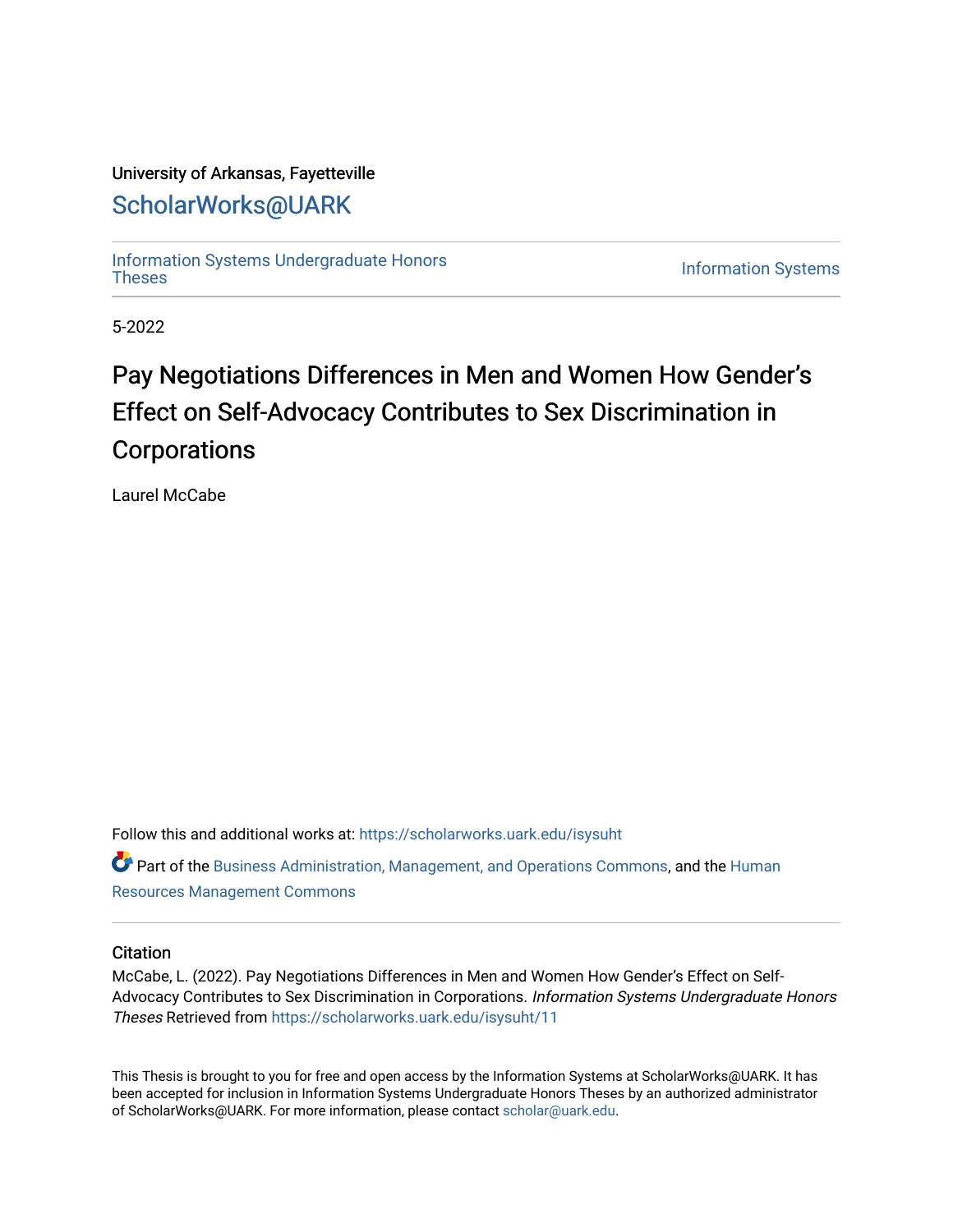**Pay Negotiations Differences in Men and Women**

**How Gender's Effect on Self-Advocacy Contributes to Sex Discrimination in Corporations**

**by**

**Laurel McCabe**

**Advisor: Dr. Sarah Jensen**

**An Honors Thesis in partial fulfillment of the requirements for the degree Bachelor of Science in Business Administration in Information Systems.**

> **Sam M. Walton College of Business University of Arkansas Fayetteville, Arkansas**

> > **May 14, 2022**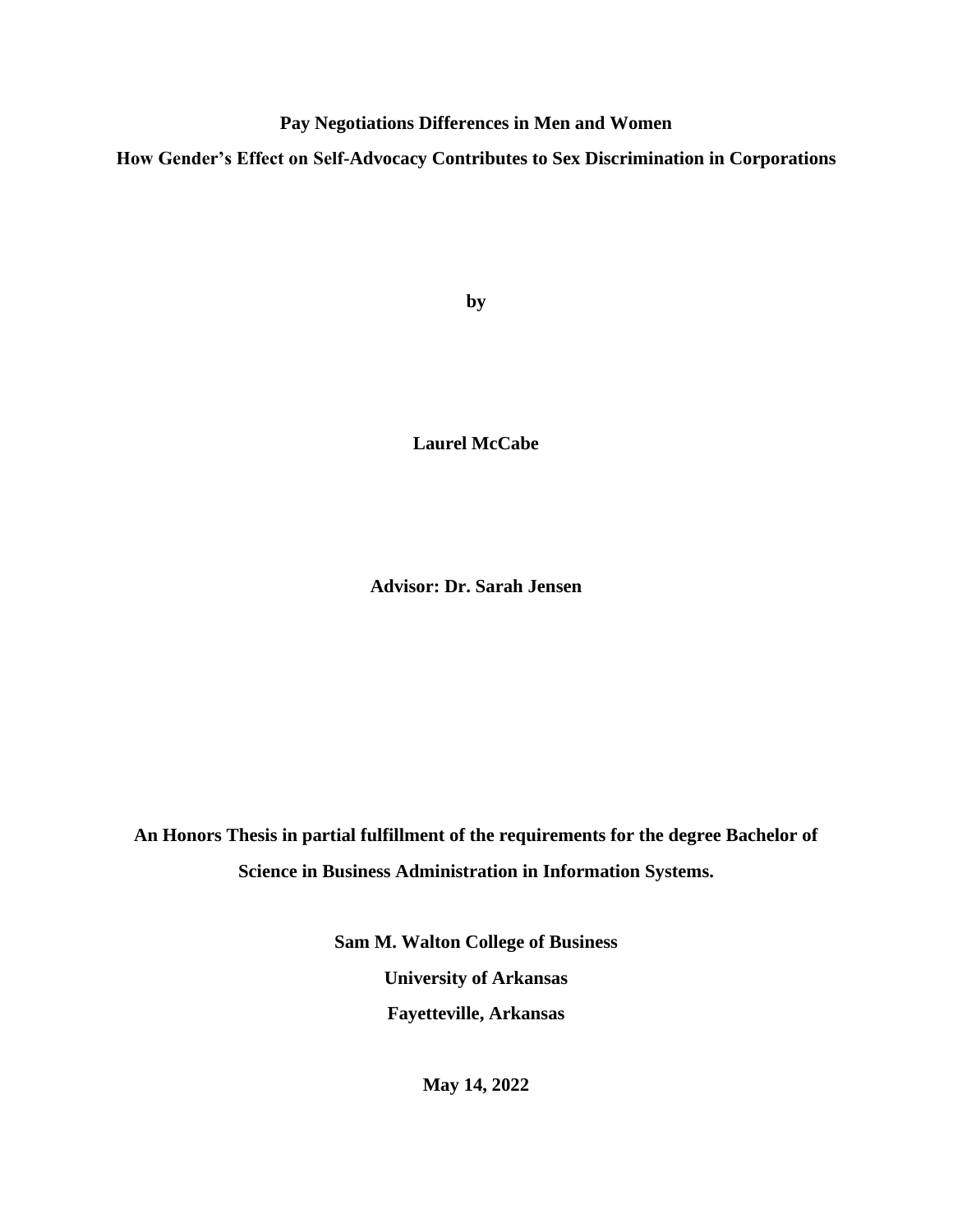# **Introduction**

While it is a sad reality that the glass ceiling and the wage gap are experiences that women in corporate America struggle with on a daily basis, legislature such as the Equal Pay Act, has done little to mitigate the disparity between men and women, not only in pay, but also in opportunity for mobility. Additionally, while efforts to increase awareness of the wage gap and diversity in pay issues, such as the creation of Equal Pay Day by the National Committee on Pay Equity (NCPE) in 1996, may have helped to create more conversation and awareness, the effects of the wage gap and lack of promotion opportunities have not substantially changed.

Over their lifetimes, women tend to make significantly less money than their male counterparts. Despite smaller initial pay gap differences between males and females in entrylevel jobs, women have a significantly lower chance of being promoted internally than men. For every 100 men getting their first promotions, only 72 women were being promoted, with even lower numbers for women of color (Minor). This "broken rung effect" leads to fewer women in the later promotion pipelines as well (Women in the Workplace). The gap between men and women being promoted continues to expand once the number of promotions per individual increases. As the promotion gap continues to widen over time, the percentage of women in the most highly-paid, senior positions continues to decrease. For example, according to the Women in the Workplace study of 2021, women held 27% of the positions at a Senior Vice President level and just 24% in the C-Suite level (Women in the Workplace 2021). With each missed promotion opportunity, a woman's pay gap increases, which further widens the income disparity and promotion disparity between men and women in the corporate sector.

The pay gap between men and women also becomes more significant over the time of their careers. While there are statistics that show that the wage gap, pre-COVID-19, was around 17%, due to COVID-19, the gender gap among all workers is, as of 2021, 27% (Hegewisch, Mefferd). As the pay gap continues and the promotion gap continues to expand, over a 40-year career, this disparity becomes exponentially worse. The average income lost due to the wage gap and lack of career progression for all women over that time span is \$406,000. That picture is far more bleak for women of color where the average Latina can expect to lose more than \$1.1 million compared to her white male counterparts in United States' corporations ("The Lifetime Wage Gap by State for Women Overall"). That pay gap also contributes to an overall wealth gap between men and women as well. A single white woman has a net worth of 92 cents on the dollar and a black woman has a net worth of 8 cents on the dollar compared to single white men (Struyven et. al). With mothers in the US being the primary breadwinners in ½ of all households, the expansion of the pay gap contributes to a reduction in investments, higher education, and property gains for those families (Anderson). While many men try to explain away the wage gap on income disparities such as women working fewer hours, concentrating on lower paying jobs, and parental leave, even the adjusted wage gap considering all of these factors, still shows a significant gap in wages between men and women.

Even though women tend to have equal or better education credentials than, and equivalent work experiences as, their male counterparts, women lag behind in pay and promotions in corporations in the United States. Additionally, the wage gap tends to grow in highly-paid careers. While there is a 9% gap in male and female teachers, that gap widens to 23% for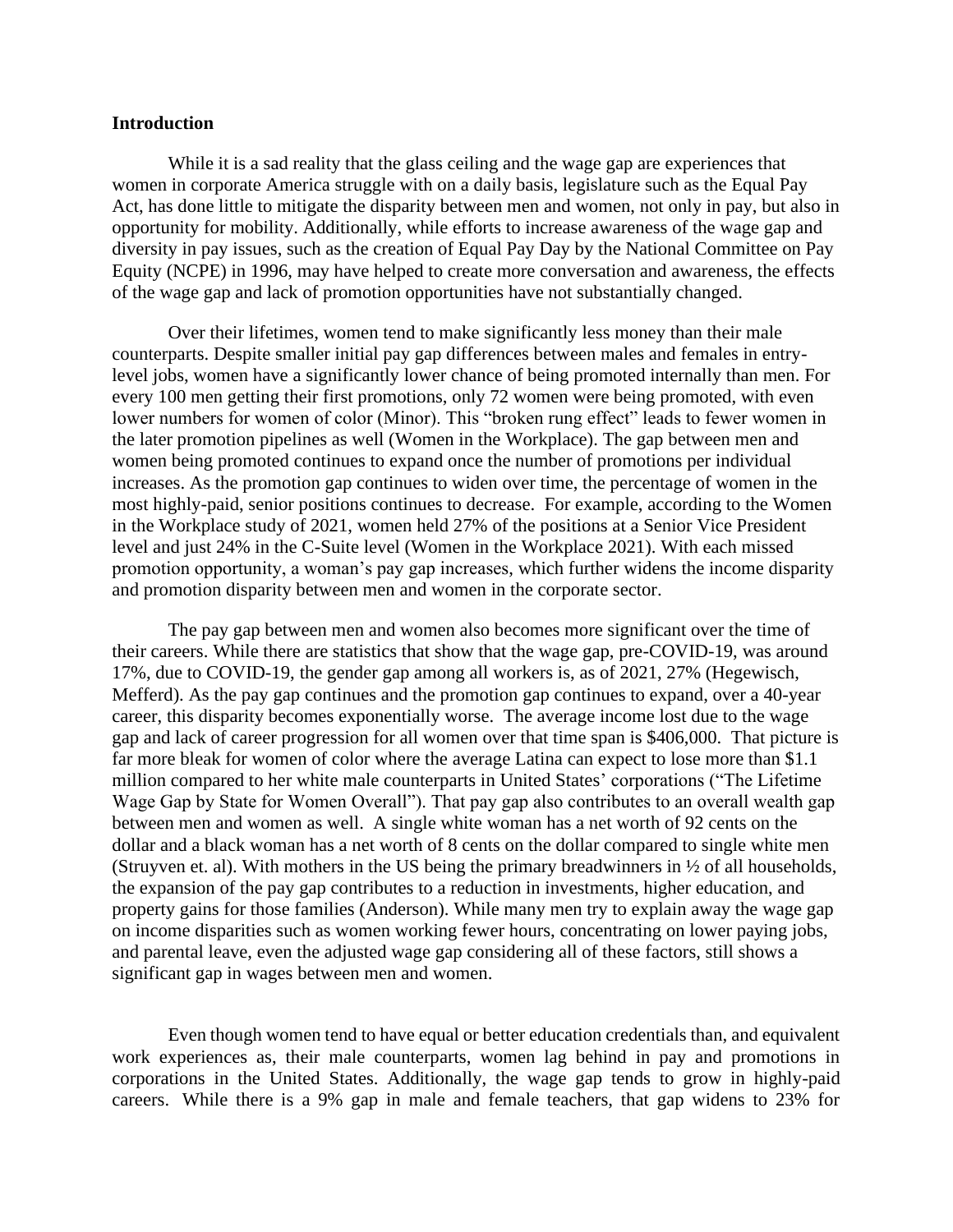managerial positions (Current Population Survey: Wage and Salary Workers—People 25 Years and Older by Median Usual Weekly Earnings, Education Level, Race, Hispanic Origin, and Sex). This disparity is especially true in highly specialized fields such as information technology. In 1991, women made up over a third of the IT workforce, but in 2018 women made up only 26% of the IT workforce (Annabi). In IT organizations, women are considered inherently less capable and legitimate than their peers (Annabi). The gender gap in technology is also shown in leadership and directorial positions with only 8 percent of Tech Companies having women serving on their board of directors (Fan). Women in gender-typed positions are less likely to receive opportunities for career advancement and are more likely to have their work devalued compared to their male counterparts (Fan).

Although organizations tend to advocate for diversity and expansion of women in the workforce, in practice that does not always result in pay or promotional equality due to implicit bias against women. In a study published in the proceedings of the National Academy of Sciences of the United States of America found that both professional and non-professional evaluators preferred the entrepreneurial pitches made by men rather than women, even when the content of their pitches was the same. The study also found that evaluators judged the physical attractiveness of males as a benefit to the effectiveness of their entrepreneurial pitches, but physical attractiveness did not matter for pitches by women (Brooks, et al). Therefore, even as women are consistently evaluated as less credible than men, they are also not evaluated on the same criteria as men as physical appearance being a bonus to credibility .

One of the barriers of entry to women in corporate America is employers not wanting to have an employee that will potentially take maternity leave. While fatherhood tends to help men in Corporate America seem more responsible and trustworthy, motherhood, and even the potential of motherhood, hinders women from being hired and promoted within organizations. Less than half of the women who work on Wall Street are mothers, compared to the 74% of men who work on Wall Street who have children (Ackman). The Equal Employment Opportunity Commission found that women with children have an extra 5% wage disparity between them and their male counterparts compared to women without children (U.S Equal Employment Opportunity Commission). Pregnancy discrimination is still a major form of sex discrimination that corporations struggle to overcome. 24% of women, who froze their eggs so that they could have children later in life, cited their professional life as the reason that they did not purse motherhood earlier (Rosenburg). There are many stories of women being let go when they inform their employer that they are pregnant. There are also stories of women not making it past the first round of interviews when they are just as, if not more, qualified than the other candidates because they are showing, and the potential employer can surmise they are pregnant (Suddath). Just having the potential of having to take maternity leave, or even actually needing maternity leave, is not a valid reason for not hiring a candidate, however that is one of the factors that contributes to the wage gap and glass ceiling that are present in The United States.

In 2021, there are only 37 women who are CEOs of Fortune 500 companies. While that number is up from 2016, where there were only 24 Fortune 500 CEOs, and only two women had ever been the CEO of more than one Fortune 500 company, this increase in women in C-Suite roles still is not proportionate to the number of women working in Fortune 500 companies (Reingold). In 2022, women only hold 14.8% of top management positions in the United States. (Dworkin et al.) Even more concerning, is that studies show that once one woman reaches top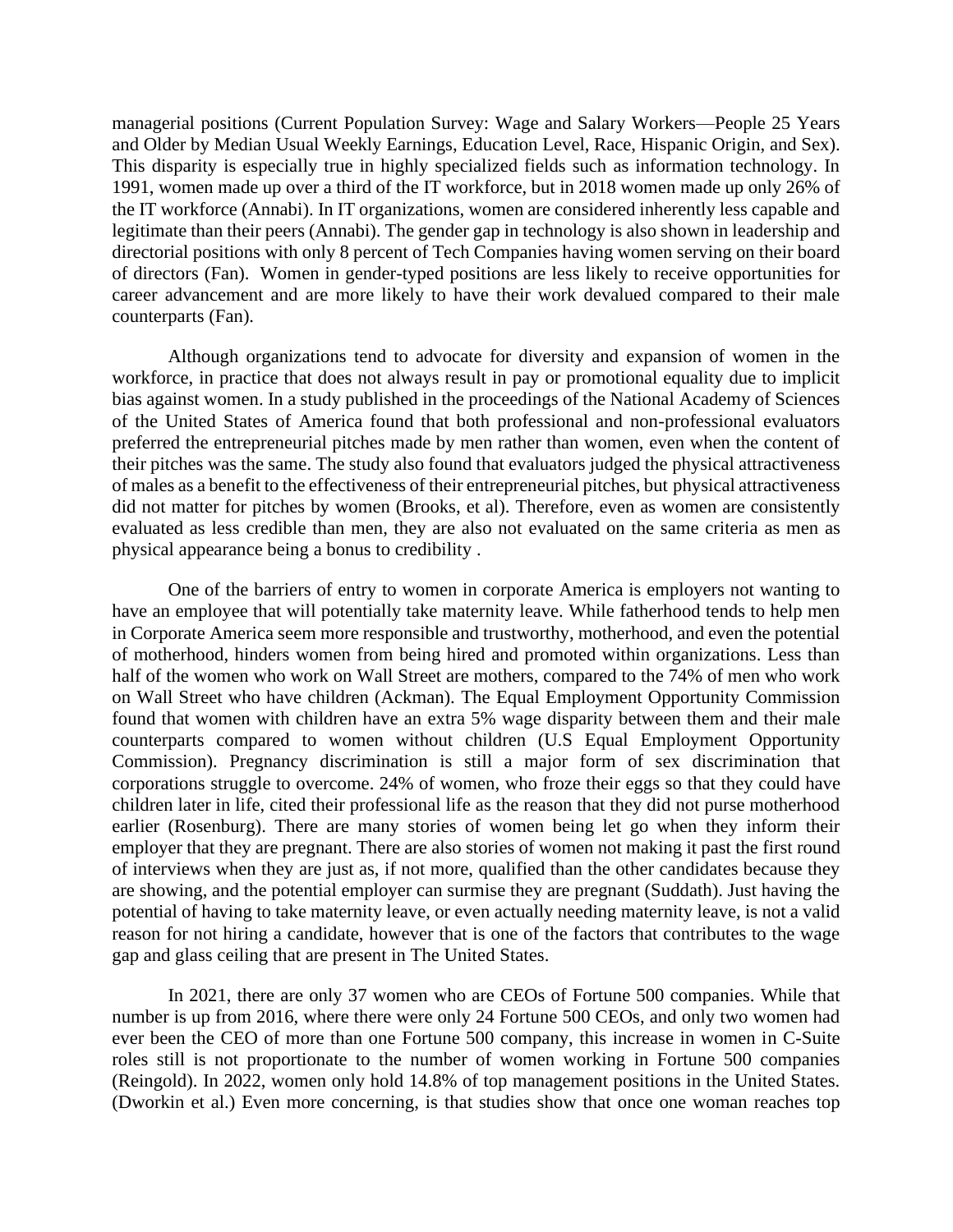management, it is unlikely that another woman will also reach top management, as the percentage of corporations that has more than one woman in top management has never exceeded 8.5%. (Dworkin et al.) Women do not just struggle with pay but attaining promotions is harder for women than it is for men, which contributes to the wage gap that exists in the United States in the 21st Century. The concept of the glass cliff also affects women's ability to climb the corporate ladder.

Even if women can remain on the much longer path to upper management for women than men, women are more likely to be blamed and removed from their positions when something goes wrong than their male counter parts (Reingold). However, research done by the Peterson Institute of International Economics found that firms that have more gender diversity in C-Suite levels have a 6 percentage point increase in net profit (Smedly). Part of the issue with females reaching top management and leadership positions, is that even the companies that do have women in executive roles don't have pipelines to bring more women from management up to upper management and beyond. Instead, many organizations bring women up from non-executive positions in order to achieve diversification (Semdly). This promotion from non-executive to executive, for the sole purpose of diversification, may lead to an increase in learning curve and a potential for mistakes. Therefore, even if a woman can be promoted to upper-level management or even C-Suite positions, she is more likely to lose her position than a man in the same organization.

All of these facts should concern organizational leaders tasked with ensuring corporate social responsibility. Many organizations are seeking to create or improve their diversity, equity, and inclusion (DEI) efforts however wage and pay differences are often disregarded in favor or other measures. Sex discrimination in organizations did not disappear after the Equal Pay Act and the Family and Medical Leave Act and needs to be addressed internally in organizations and externally in order to dimmish the effects of sex discrimination in corporate America.

#### **How Gender Affects Negotiations**

I have been fortunate to have had an internship with the same company for more than 3 years. During my tenure within said organization, I have switched teams and roles twice, which gave me first-hand experience with negotiation for wage increases. As I switched teams and took on a role that required more operational and technological expertise, I expected to be compensated accordingly. When I received my initial promotion offer, I was disappointed that the offer did not reflect the expertise and experience that I, and I alone, could bring to the team. The position I was being promoted to required first-hand business knowledge, which I had gained after working in the company's business operations for over 2 years. It also required specialized technology skills that I had gained in classes for my Information Systems Major. After receiving my new wage offer, I was disappointed that the offer did not match what I knew had been offered to less experienced males for similar positions and did not adequately compensate for my skills and experience. After discussing the offer with my mentor, it was suggested that I send my Human Resources Representative and Hiring Manager an email attempting to negotiate for a higher wage. After much deliberation and struggling with not wanting to sound ungrateful or be perceived that I was bragging, I emailed both parties asking for more money to better reflect my qualifications. I carefully laid out my qualifications, the standard wages being offered by other companies for similar positions, and the uniqueness of my experience and tenure within the company. I was, thankfully, granted the new wage I requested but the experience left me feeling uneasy and uncomfortable. After talking with a couple male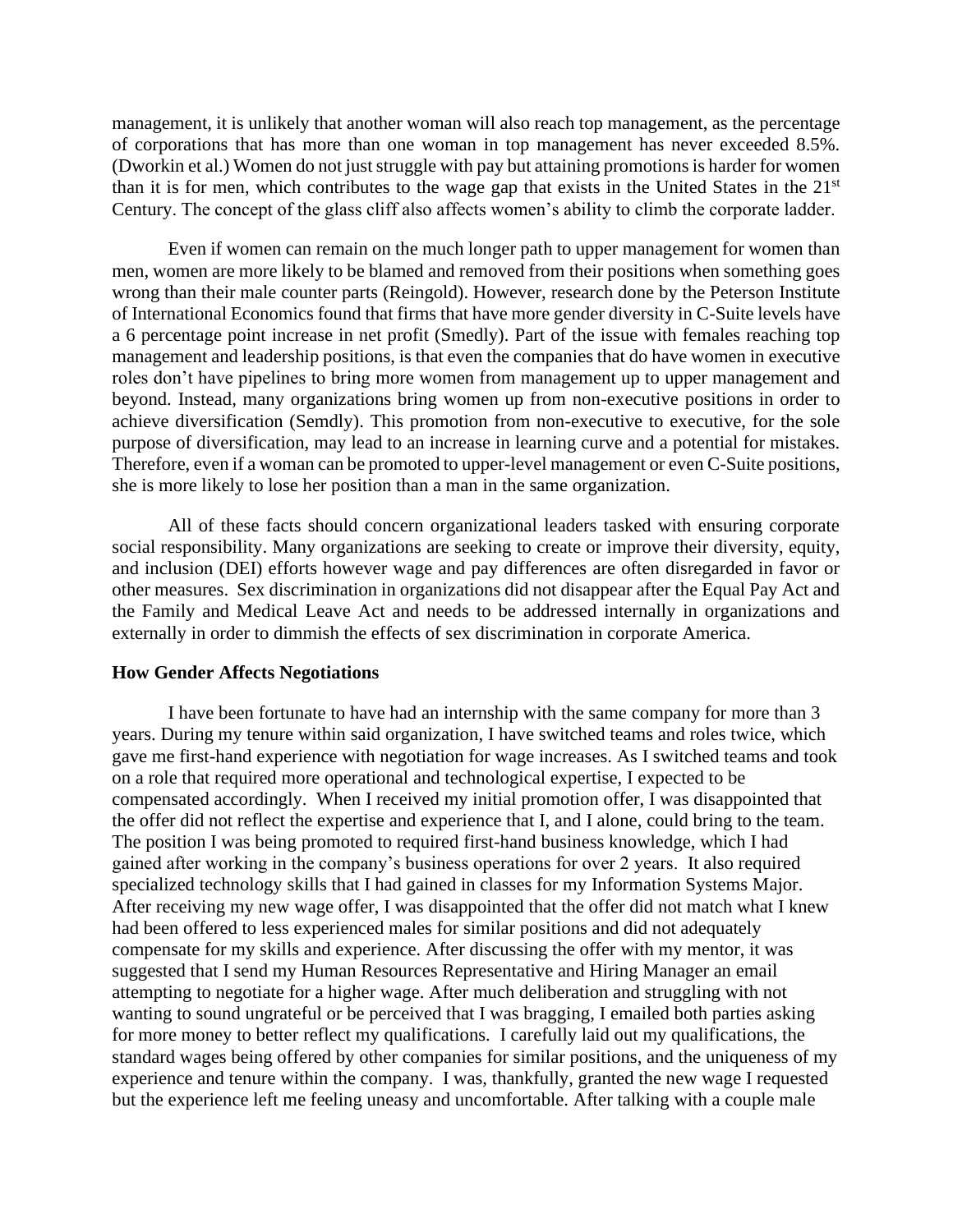friends of mine, I got the impression that men don't sense the same level of discomfort and unease that I did when they attempt to negotiate for salaries and promotions.

While there are multiple external factors that ingrain sex discrimination into organizations, women in organizations tend not to negotiate for themselves the same way that men do. The research, since 2015, shows that women now attempt to ask for pay and promotions at nearly the same rate as their male counterparts. However, the research also shows that they are not receiving the same promotions and raises as the males (Women in the Workplace 2021). While research shows that the proportion of women negotiating has increased, the only study that has found that women negotiate at the same rate as men was studying women negotiating on a broad range of career issues, such as career accommodations and research funding, not just on salaries and promotions, where research still shows women are less willing to negotiate (Bowles, et al. "Reconceptualizing What and How Women Negotiate for Career Advancement."). 14% of women studied negotiated on family-centered topics, while none of the males studied negotiated for themselves on that topic (Bowles, et al. "Reconceptualizing What and How Women Negotiate for Career Advancement."). Women also tend to focus more on "bending" organizational policies, such as obtaining a personal exception, when negotiating for themselves rather than shaping organizational policies to reflect desires and needs (Bowles, et al. "Reconceptualizing What and How Women Negotiate for Career Advancement."). This lack of successful advocacy for themselves further leaves women behind within organizations.

Women, in general, are less comfortable in negotiating for raises and promotions than their male counterparts, which contributes to the wage gap and the disparity between women and men in leadership positions in corporations. A study found that 60% of men said that they feel comfortable negotiating for their salary, but only 42% of women also say that they are comfortable negotiating for their salaries. (Dworkin et al). Women are also less likely than men to reenter in salary negotiations if they have been turned down in the past. (Dworkin et al). Admittedly, there are certainly other, numerous social factors that contribute to the gender pay gap and the glass ceiling in corporate America. However, women not feeling confident and comfortable in negotiating for their worth does make it harder for women to overcome the other obstacles that inhibit gender equality within organizations.

When addressing female tendencies to not negotiate effectively for themselves, while they are in the workforce, an examination of the psychological factors that make them less likely to advocate for themselves in negotiations is imperative. In *Gender Differences in Negotiation: Implications for Salary Negotiations*, Julia Johnson argues that there are three factors that affect why women are less successful in self-advocacy in the workplace then men. The first factor that Johnson argues affects women's lack of success in negotiations is that women tend to undervalue the economic worth of their work and skillset (Johnson). Women tend to believe that they are entitled to less compensation for their work, than a man in the same position would believe. Due to this acceptance of lower compensations, women tend to be less confident in negotiations than men do. The second reason that women are less likely to negotiate for themselves is that women, in general, tend to be less likely to participate in salary negotiations than men, especially when the outcome of these negotiations seems unclear before entering the discussions (Johnson). Women tend to feel less comfortable with self-advocacy if there is uncertainty that doing so will be successful. Although the worst answer that could come out of a salary negotiation is "no," women feel less comfortable with the idea of the outcome of negotiations not going in their favor. Finally,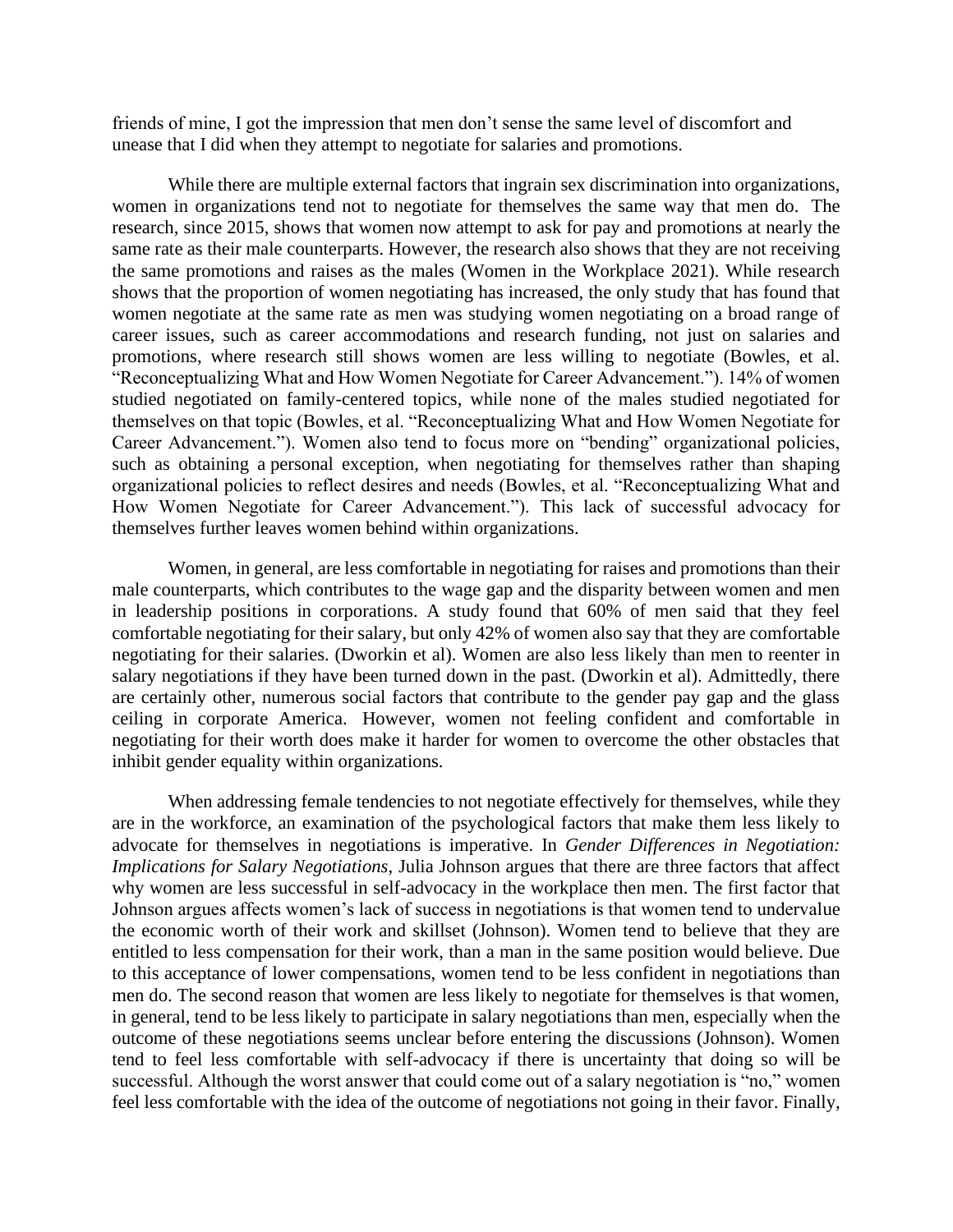another reason women advocate for themselves less successfully is that women feel more comfortable negotiating on the behalf of others, rather than advocating for themselves (Johnson). Studies show that women tend to be less aggressive and assertive when advocating for themselves than for someone else. Also, women tend to be less likely to fear loss in credibility and tend to be more likely to speak out socially when it is in advocating for someone other than themselves. These factors that women feel, while in the workforce, are important to understanding why women tend not to advocate for themselves with the same insistence and success rates as do men.

Not only do women tend to be less effective in negotiations than their male counterparts, they also are less likely to continue negotiations than males are, which is a contributing factor in why women make less money than men do in the same roles with the same qualifications (Andersen et al.) As stated, women ask for raises and promotions as often as males yet are far less likely to receive them (Women in the Workplace 2021). Social Role theory also explains how gender plays a major role in influencing the outcome of negotiations. Social Role theory explains that the feminine gender role is inconsistent with the negotiator role, whereas the masculine gender role fits naturally within the negotiator role (Amanatullah and Morris). Therefore, women feel that they are violating their gender roles when they initiate in negotiations. The inconsistency with the negotiator role and the feminine gender role also explains why women have lower expectations, perceive less of their individual instrumentality within an organization, and more negative estimations of their capabilities than men do (Reif et al.).

It is also important to understand the gender roles placed on young girls that lead to women not feeling as comfortable in negotiations as men do. According to the Harvard Law School Program on Negotiations, young girls are expected to be accommodating and relationshiporiented, which affects the way that women approach negotiations (Shonk, "Women and Negotiation: Narrowing the Gender Gap in Negotiation."). Girls are taught to try to appease others, especially males, which contributes to women's desire not to create tension or disrupt the current work environment. Research shows that women who do negotiate for themselves tend to receive backlash (Shonk, "Women and Negotiation: Narrowing the Gender Gap in Negotiation."). This further reinforces to women that they should not upset gender norms by negotiating for themselves. A study found that women do tend to walk into negotiations with the same goals, so the gender gap may not be due to women wanting less money, but women also fear social backlash from negotiating for too much, so they amend their goals to receive less backlash (Amanatullah and Morris). The way that society teaches young girls to act and think affects their ability to successfully advocate for themselves in their careers, in the future.

#### **Ways for Women to Overcome Gendered Differences in Negotiations**

Although there are many societal factors that make women feel uncomfortable negotiating for themselves, that is not to say that there are not things that women can do in order to make sure that they feel more comfortable arguing for greater compensation and promotions. Women who do not negotiate their starting salary on average lose \$7,000 their first year of employment, and over their 45-year careers, women who opt not to negotiate, lose between \$650,000 and \$1 million (de Janasz and Cabrera). It is imperative that women take steps in ensuring that they feel comfortable negotiating for their salaries and promotions, in order not to be left behind by their male counterparts.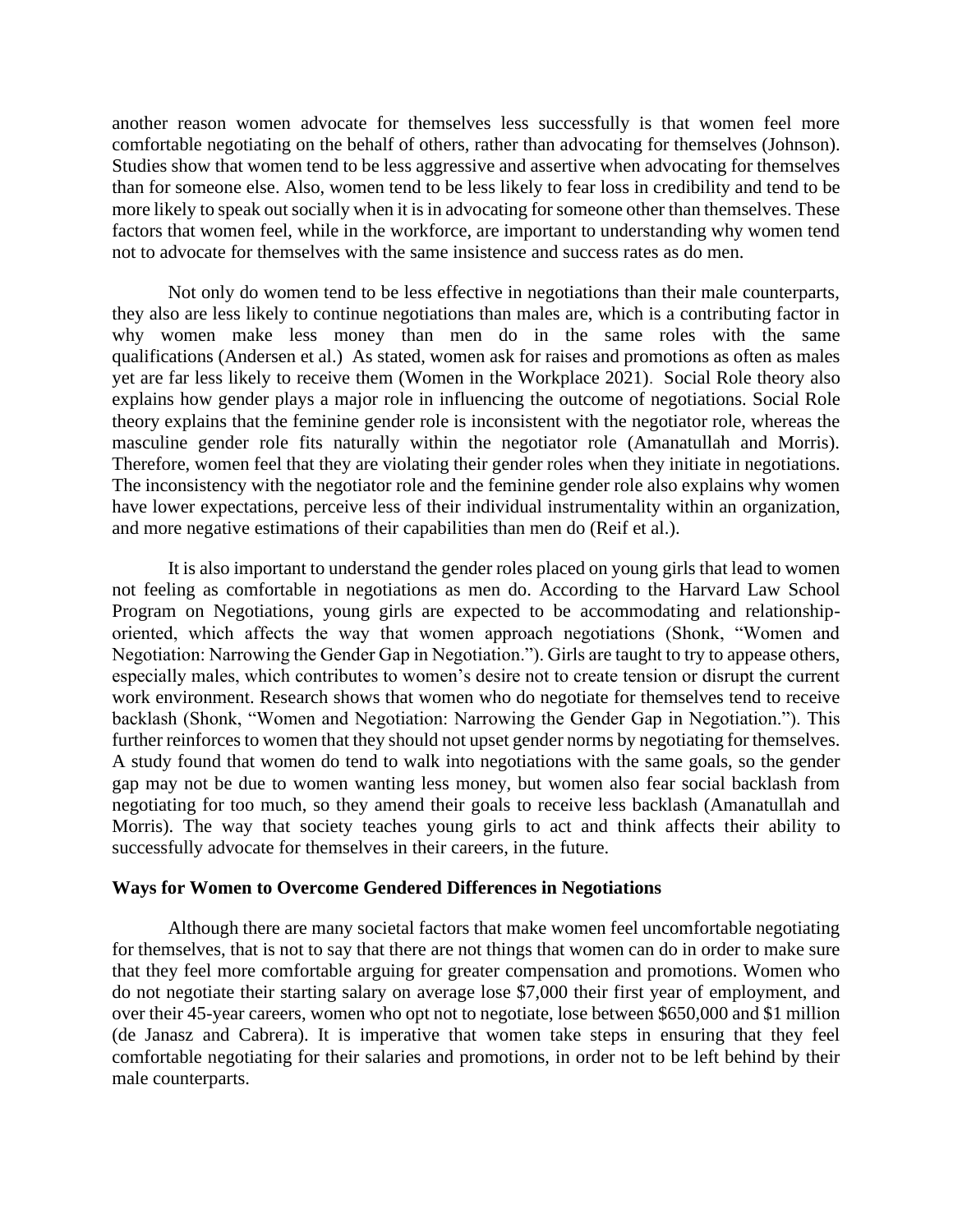According to the Harvard Law School Program of Negotiations, one of the best ways for women to be successful while negotiating for salaries or promotions is to not focus on the negotiations being negotiations for themselves. Rather, women need to view themselves as agents of change for their organizations. This, then, helps them believe they are advocating for the organization's needs (Shonk, "Women and Negotiation: Narrowing the Gender Gap in Negotiation."). This idea allows them to mitigate the disparity of the lower economic results that women get from negotiating raises, salaries, and promotions for themselves versus the economic results that they get when negotiating the same for others. When negotiating for other people, women narrow the gender gap in outcomes of negotiating. Therefore, by viewing themselves as an agent of their organizations, women can focus more on how they align with organizational values and goals and advocate for that in negotiations. This also helps women feel less social backlash from negotiations as they feel that their negotiations align with their organizational values.

Women should also work to gather salary data about their company before entering into negotiations so that they can better understand and estimate their worth monetarily. While corporations might not always be completely transparent about salaries and wages of all employees, researching to get a better understanding of what median salary of roles in a firm and within an industry can help a woman better visualize her own worth based on her qualifications (de Janasz and Cabrera). Also, planning and rehearsing a persuasive explanation of what achievements and skills warrant higher wages increases effectiveness in salary negotiations (de Janasz and Cabrera). Ensuring that one is fully prepared before the negotiations even start is one way to ensure that women start off their negotiations with the same confidence and understanding as their male counterparts would.

 Another strategy that women should utilize, in order to better self-advocate, is to remind themselves that negotiating for better compensation or promotions is not bragging on skills. The American Association of University Women found in their research that many women do not want to seem ungrateful for their current or proposed salary and do not want to come across as bragging about themselves (Stevens and Whelan). Focusing on how their skills and experiences add value to their position, or future positions, while negotiating is one of the ways to mitigate those feelings of not wanting to brag or being ungrateful. Men do not feel like self-advocacy is bragging. One way to mitigate the feelings of bragging is to point to objective benchmarks that provide reasons for higher compensation or reasons for promotion, so that the woman is not seen as greedy or overly ambitious, but rather pointing out consistencies in the external market or within an organization's precedent (Hollander-Blumoff). Therefore, it is imperative that women highlight how their skills are beneficial to an organization and their economic worth so that they are not outnegotiated by their male counterparts.

 In order to overcome feelings that negotiations are a competition, or a win-lose situation, women should focus on viewing negotiations as coming to a mutual agreement. Viewing negotiations as an opportunity to reach mutual agreement on wage, salary, promotions, or benefits, would integrate the negotiator role more into the feminine gender role and help women bypass gender discrepancies in pre-negotiation mentalities (Reif et al.). Women who use the relational "Iwe" strategy when negotiating minimize the social backlash from negotiating because they show concern for the other perspective and frame the negotiation as coming to a consensus based on a myriad of factors rather than solely demanding for more money or a promotion (de Janasz and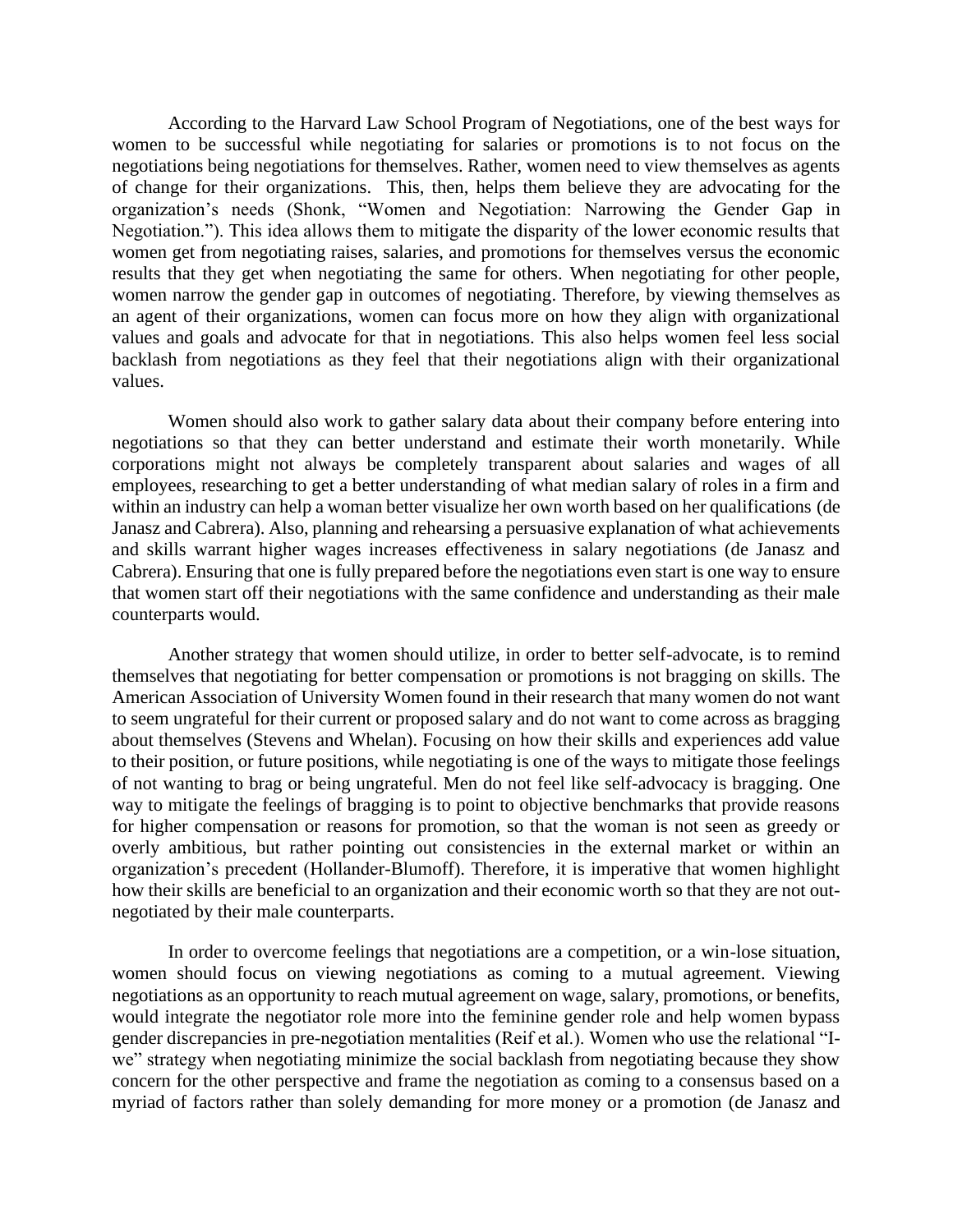Cabrera). Rebecca Hollander-Blumoff, who teaches classes to women on negotiation strategies, suggest that women should be explicit about the value of the personal relationship and connection they have with the person, or people, they are negotiating with and then "turning" the topic of discussion to the issues that they wish to negotiate on (Hollander-Blumoff). By viewing and preparing for negotiations for salaries and promotions as both parties coming to a mutual agreement, women can better prepare for negotiations and perform better during negotiations to mitigate gendered effects on negotiated outcomes.

# **Strategies for Organizations to Implement to Mitigate Gendered Negotiation Differences**

 While discussing strategies for women to better approach negotiations, it is essential that organizations recognize the gender differences in willingness to negotiate and gendered economic outcomes of negotiations and assist in mitigating those differences. Although the number of women who negotiated their salaries grew from 34% of women in 2017, to 45% of women in 2018, there is still a statistically significant difference in men who negotiated for their salaries than women who negotiated for theirs (Gurchiek). The American Association of University Women found that women are statistically, significantly more likely to negotiate for better salaries or promotions when they feel like their organization has negotiable wages (Stevens and Whelan). Women are also just as likely to negotiate for better salaries as men when an explicit opportunity to negotiate appears. This has major implications for how organizations should respond to gendered economic outcomes in salary negotiations.

 In order to combat women's resistance to want to advocate for themselves and fears that they will receive backflash from doing so, organizations should make it clear that salaries are negotiable. This would help to mitigate women's feelings of not wanting to advocate unless there is a clear opportunity for negotiations. Robert Half, a global staffing firm, surveyed 2,800 managers in 2018 and found that 70% of managers expected a candidate to negotiate for better salaries (Robert Half). If managers are expecting their employees to negotiate salaries, it is imperative that organizations make it understood to all employees and potential employees that self-advocacy is welcome and accepted. This will help women overcome those emotional barriers that make them not want to be perceived as ungrateful for initial salary and position offers. This also will ease thoughts of not wanting to create tension between women and their managers or colleagues by negotiating for salaries or promotions. By creating an organizational culture that encourages self-advocacy, corporations can overcome gendered barriers to negotiation.

 Organizations also need to focus on training managers to treat all potential and current employees who instigate negotiations with equity. Hannah Bowles, a professor at Harvard University's Kennedy School of Government, and other researchers from Carnegie Mellon researched the effects of gender on negotiations and found that managers penalized women more for instigating negotiations than they did men (Bowles et al., "Social Incentives for Gender Differences in the Propensity to Initiate Negotiations: Sometimes It Does Hurt to Ask."). When examining the social cost of negotiation, researchers found that women had a higher social cost of negotiating for higher salaries than their male counterparts (Bowles). This means that women's reluctance to negotiate is not irrational but, rather, an accurate read of their social environment. A study found that when negotiations were framed as being more "cooperative" than "competitive," in order to put the negotiations in a feminine frame, that women initiated negotiations more and had better results in those negotiations because they did not feel as if they were violating their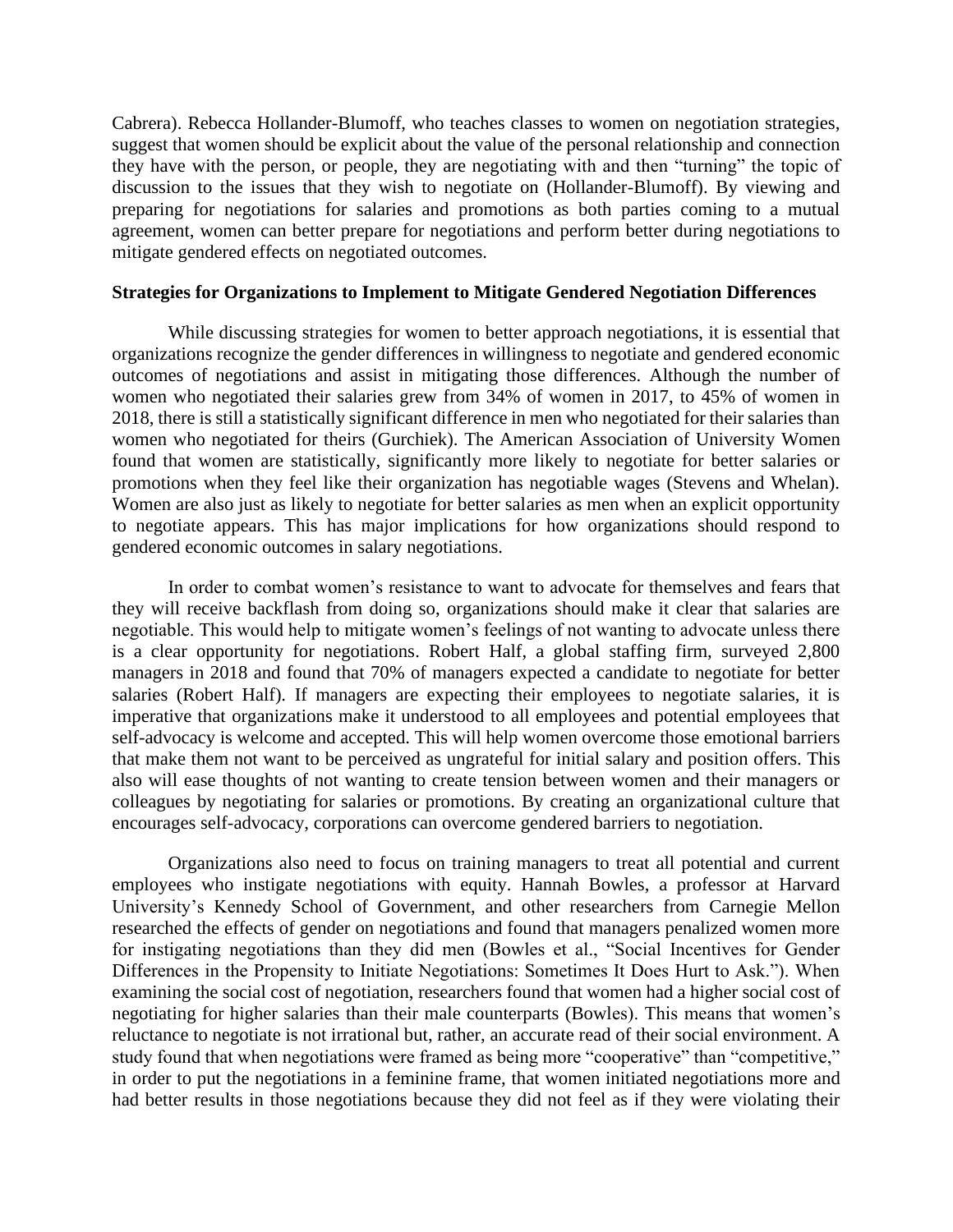gender roles in entering in negotiations (Andersen et al.) Organizations need to train managers to treat everyone negotiating salaries the same way, despite gender, to ensure that they are not enabling sex discrimination or encouraging women to not seek just compensation.

Negotiation skills training within an organization, across gender lines, helps everyone within an organization learn to effectively negotiate for themselves as well as the organization. By creating a culture that embraces negotiation skills, the social cost of negotiations are lessened. Simple strategies for negotiations, as presented in books like Getting To Yes by By Roger Fisher, William Ury & Bruce Patton, that focus on the human aspect of negotiations, is likely to appeal to a woman's tendency to focus on a win-win scenario or mutual satisfaction as described by Andersen. This also helps to minimize the perception that it is just women who need help in negotiating and that by "fixing women you fix the wage gap." Organizational leaders implementing policies to invite and encourage negotiations to open doors for all employees, men and women, will create mutually beneficial arrangements within an organization that will lead to employee growth and retention.

 Another thing that organizations should do, to ensure fair treatment of all current and future employees, is to emphasize that evaluation criteria for raises, hiring, and promotions is consistent across gender lines. A study, by a group of researchers at Rutgers University, found that past the screening process for hiring and promotions, where their credentials have already been evaluated and they have moved forward to the interview phase, the focus remains on men's competence for the job, but moves to women's social skills in the interview process (Konnikova et al.). This subtle form of sex discrimination enables men to get hired and promoted more than women and contributes to the gender gap that is prominent in corporate America. Organizations should routinely audit their negotiating behavior to ensure that all employees are being treated equally and fairly during negotiations (Shonk,"Challenges Facing Women Negotiators: The Impact of Leadership Styles on Strategic Decisions.") By routinely and consistently auditing negotiation behaviors internally, corporations can ensure that employees are being treated in the same manner, so that creative solutions, that meet both parties' needs and wants, can be met. A study created by a group of researchers from the University of California, Berkley and the University of Pennsylvania found that negotiators lie to women more than men during negotiation proceedings and lead women into deals under false pretenses more than men because women are seen as less competent (Kray, et al.). By auditing negotiations, corporations can ensure that they are holding negotiators responsible to the ethical standards of the organizational culture and also build employee trust that they will be treated equitably during negotiation proceedings. Corporations also need to focus on creating criteria for interview evaluation for all employees so that interviewers can not use their implicit bias to further leave women behind.

 Another way organizations can mitigate gendered differences in hiring, wages, and negotiated salaries is to provide interviews and negotiation meetings on a flexible or more familyfriendly schedule so that women with children are not penalized for accommodating their work hours for their children's schedules (Dworkin et al.). This would also lead to a more inclusive work environment for fathers who also are accommodating their work hours to their children's schedules. Building a culture that supports employees with families and their needs would also lead to long term benefits for the organization, such as employee retention and becoming more attractive to younger workers. Accommodating and supporting employees, or future employees, in their flexibility to schedule and change meeting times for interviews and negotiations increases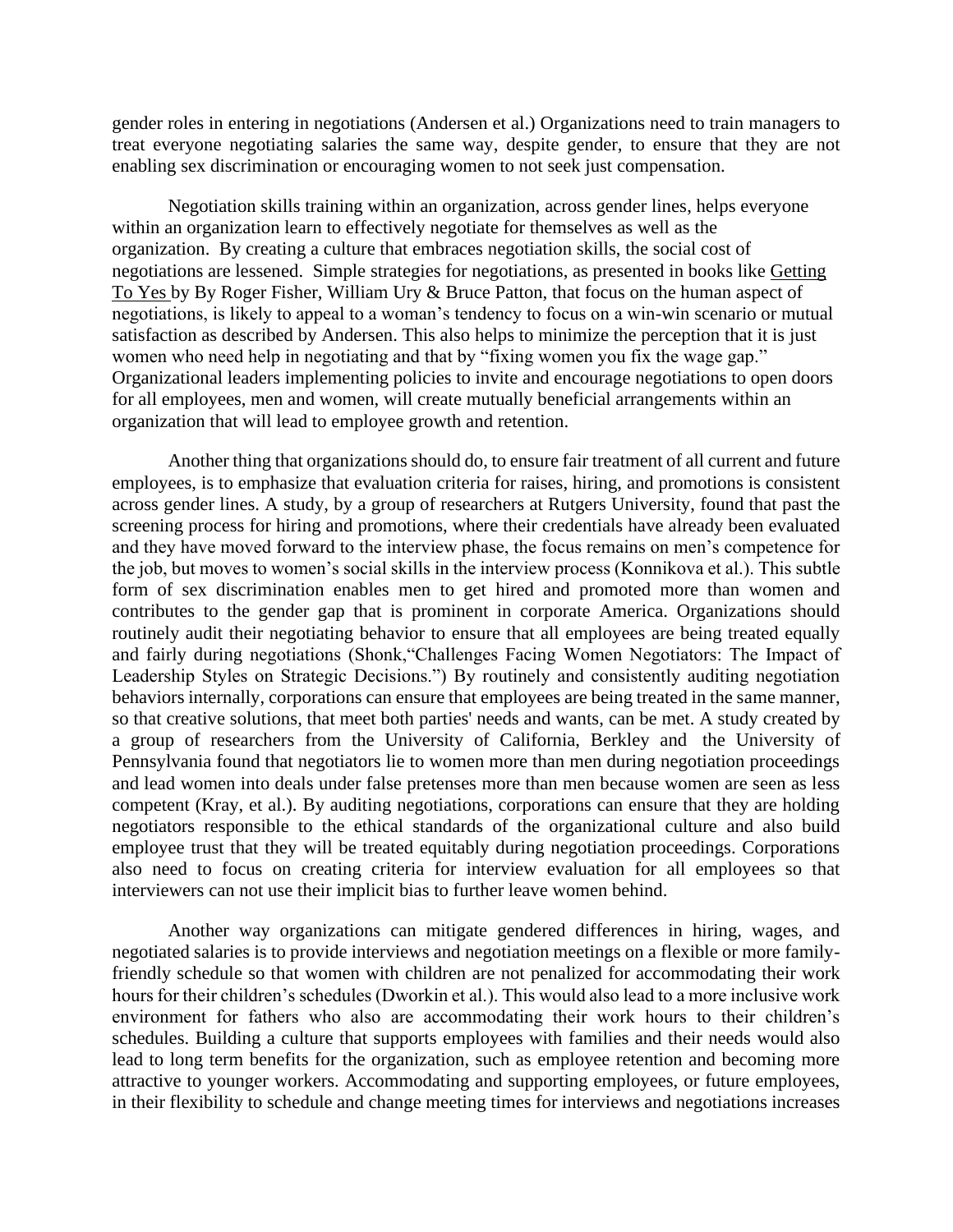trust within an organization and ensures that motherhood is not a limiting factor of employment status or salary compensation in order to diminish the effects of gender discrimination in hiring and negotiations.

 Finally, in order to overcome gender barriers that enable discrimination, corporations need to provide increased transparency. A contributing factor of why women do not feel comfortable negotiating for salaries is that they do not know how to benchmark their target salaries (Stevens and Whelan). A study showed that when employees were encouraged to discuss pay or provide information on pay scales, misconceptions about pay and employee worth were corrected (Dworkin et al.). Women have lower compensation expectations than men. Ambiguity in pay facilitates and reinforces the gender gap and the glass ceiling. Transparency in hiring, promotion, and compensation also keeps organizations accountable for justifying the choices made, especially if a man were to be promoted or paid more than a woman. Transparency keeps organizations accountable for their decisions and helps women better prepare for negotiations so that they do not end up making less money than their male counterparts.

# **Conclusion**

 As previously discussed, in this paper, there are multiple factors that enable sex discrimination to thrive in corporate America. Sex discrimination comes in many shapes and colors, such as not wanting to hire pregnant women, passing women up for promotions because of their status of motherhood, women being more likely to be removed from their upper management positions when things go wrong compared to their male counterparts, and economic differences in negotiated outcomes based on gender. Sex discrimination is something organizations should be concerned with their participation in and facilitation of and examine, internally, how to diminish its effect on female employees.

Organizations need to clarify that wages are negotiable and increase visibility into compensation plans, hiring, and promotions. While there may not be explicit decisions made by organizations to pay women less and promote men over women, implicit bias and improper training of hiring and promotion managers facilitates the wage gap and the glass ceiling. Increasing transparency within an organization will help to diminish the effects of sex discrimination. Routinely auditing negotiation proceedings will ensure that corporate negotiators are reflecting the ethical and moral practices of the organizations and will minimize the effects of implicit bias on the economic effects of negotiations by gender. Also, by having meetings and negotiations on a flexible schedule, or on a more family-friendly schedule, organizations can ensure that they are not punishing or limiting the career growth of women, and men, with families. By providing negotiation training for all employees, firms can create more inclusive and collaborative work environments, while also not reinforcing the stereotype that only women need help in selfadvocacy.

 Throughout this paper we have discussed the organizational factors that enable sex discrimination and we have also discussed how gender affects salary and promotion negotiations. Women are significantly less likely to negotiate for higher salaries and promotions then men and, when they do, there is also a significant gendered difference economically and socially as a result of those salary and promotion negotiations. Women are less likely to negotiate for themselves because they feel, accurately, that they will receive social backlash, they do not understand the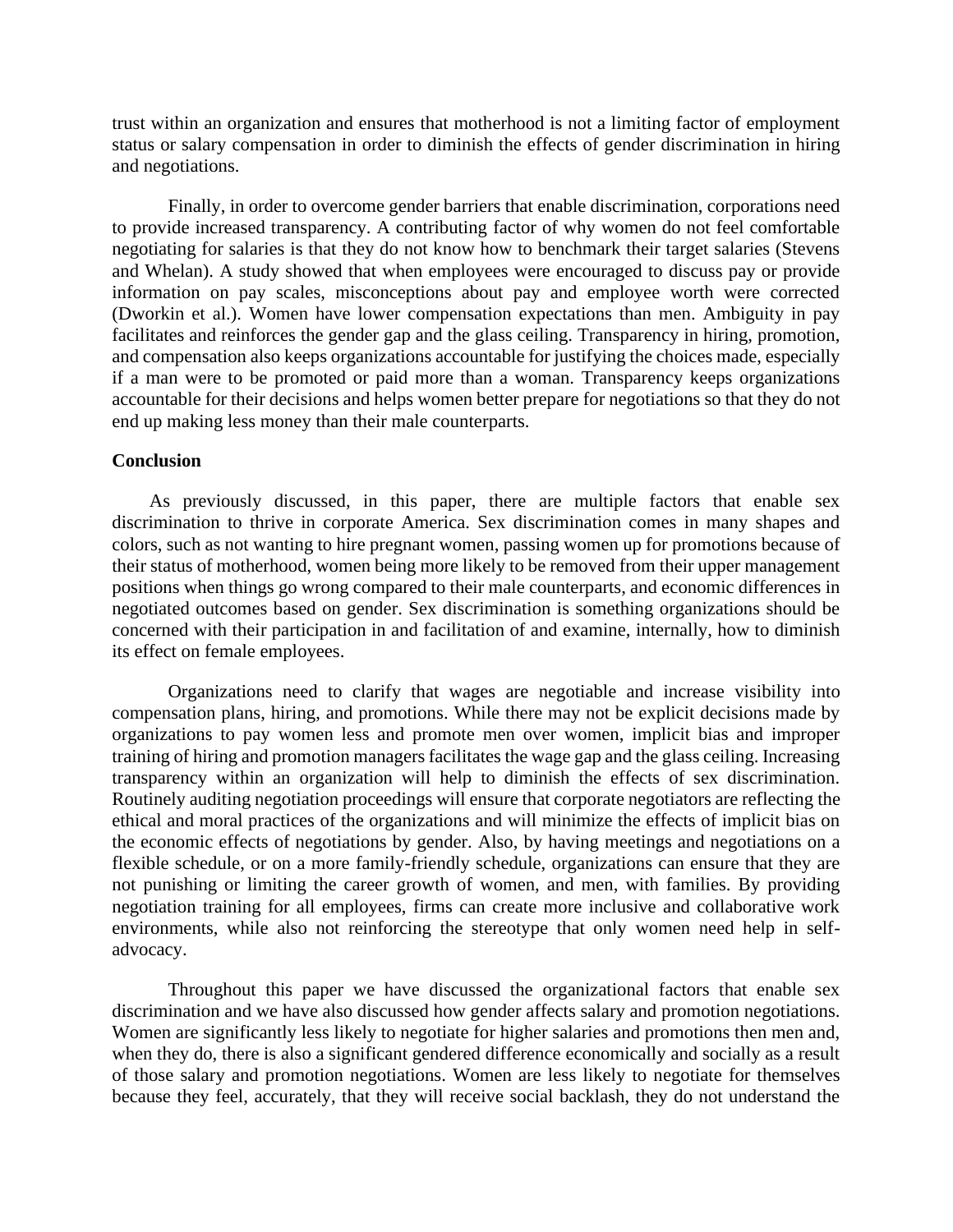economic value of their skills, and do not know how to benchmark a just and equitable salary for their skills and experiences. Women are also less likely to attempt to negotiate again if negotiations have not turned in their favor previously. While new studies have shown that women have started negotiating more, it is not negotiating for salaries and promotion, and when women do negotiate for themselves on those topics, women are usually told no more often than their male counterparts. Women do not always realize their salaries are negotiable and society has taught women that they need to appease all people, especially men. Implicit bias towards thinking women are less competent than men also affects women's willingness to negotiate and further contributes to the gap in economic returns from negotiations by gender.

 In order to better self-advocate, there are a few things women can do in order to mitigate the gendered economic and social effects of salary negotiations. Since women tend to negotiate better for others than they do themselves and receive less social backlash from negotiating for others than they do for negotiating for themselves, women should focus on viewing themselves as change agents for their organization and negotiate for themselves on how they align with the organization's goals and values.

Women also need to focus on how their skills and experiences deserve adequate compensation due to the value and expertise they bring to the job so that they do not feel like they are bragging. Women do not feel as comfortable negotiating for themselves as males do but, by focusing on their role in the organization and by how their skills add value to the organization, women can advocate for themselves better. Women should also prepare for their negotiations by researching internal salary and promotion data, along with industry-wide salary and promotion data, so that they can better benchmark their worth. By highlighting organizational or industrywide precedent and how each woman's specific skills and qualifications achieve the criteria of those precedents, women can minimize the feelings of bragging and the social backlash associated with bragging. Another strategy women can implement is framing the negotiation as a collaboration between both sides, rather than a competition, so that they can highlight the value of personal relationship and use that relationship to find a mutually beneficial agreement.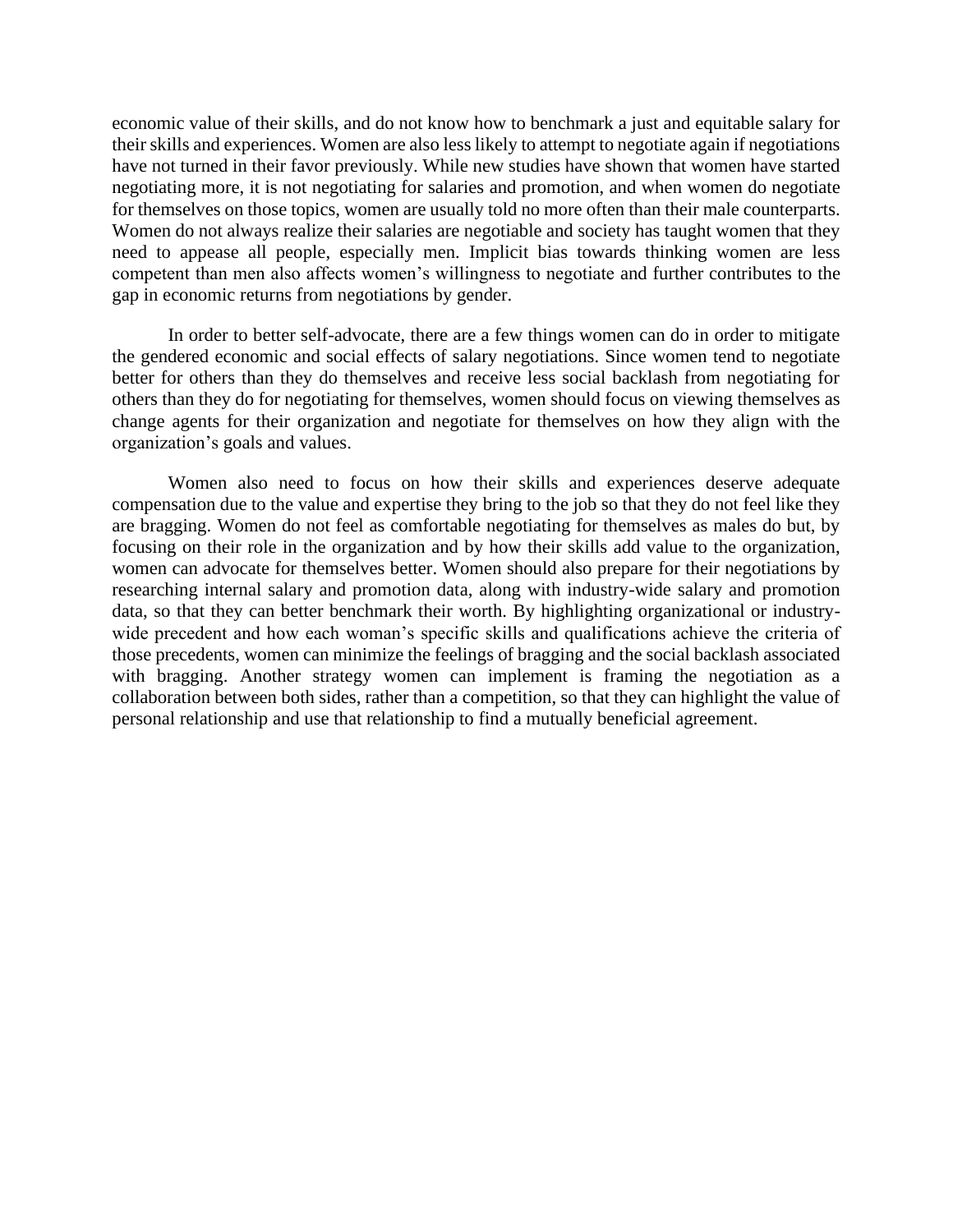# References

- Ackman, Dan. "Greed and Groaning on Wall Street." *Forbes*, Forbes Magazine, 6 June 2013, https://www.forbes.com/2001/07/26/0726topwomen.html?sh=37adc9d36067
- Amanatullah, Emily, and Michael Morris. "Negotiating Gender Roles: Gender Differences in Assertive Negotiating Are Mediated by Women's Fear of Backlash and Attenuated When Negotiating on Behalf of Others." *Journal of Personality and Social Psychology*, vol. 98, no. 2, 2010, https://doi.org/https://doi.org/10.1037/a0017094.
- Andersen, Steffen, et al. "Gender Differences in Negotiation: Evidence from Real Estate Transactions." *The Economic Journal*, vol. 131, no. 638, 2021, pp. 2304–2332., https://doi.org/10.1093/ej/ueab010.
- Anderson, Julia. Institute of Women's Policy Research, 2020, *Breadwinner Mothers by Race/Ethnicity and State*, https://iwpr.org/iwpr-issues/esme/breadwinner-mothers-by-raceethnicity-and-state/.
- Annabi, Hala. "Improving the Retention of Women in the IT Workforce: An Investigation of Gender Diversity Interventions in the USA." *SJ Information Systems Journal*, vol. 28, no. 6, 2018, https://doi.org/https://doi.org/10.1111/isj.12182.
- Bowles, Hannah Riley. "Why Women Don't Negotiate Their Job Offers." *Why Women Don't Negotiate Their Job Offers*, Harvard Business Review, 12 Feb. 2020, https://hbr.org/2014/06/why-women-dont-negotiate-their-job-offers.
- Bowles, Hannah Riley, et al. "Reconceptualizing What and How Women Negotiate for Career Advancement." *Academy of Management Journal*, vol. 62, no. 6, 2019, pp. 1645–1671., https://doi.org/10.5465/amj.2017.1497.
- Bowles, Hannah Riley, et al. "Social Incentives for Gender Differences in the Propensity to Initiate Negotiations: Sometimes It Does Hurt to Ask." *Organizational Behavior and Human Decision Processes*, vol. 103, no. 1, 2007, [https://doi.org/https://doi.org/10.1016/j.obhdp.2006.09.001.](https://doi.org/https:/doi.org/10.1016/j.obhdp.2006.09.001)
- Brooks, Allison, et al. "Investors Prefer Entrepreneurial Ventures Pitched by Attractive Men." *Proceedings of the National Academy of Sciences of the United States of American*, vol. 111, ser. 12, 2014. *12*, https://doi.org/10.1073/pnas.1321202111.
- "Current Population Survey: Wage and Salary Workers—People 25 Years and Older by Median Usual Weekly Earnings, Education Level, Race, Hispanic Origin, and Sex." *U.S. Bureau of Labor Statistics*, U.S. Bureau of Labor Statistics, 2021, https://data.bls.gov/PDQWeb/le.
- De Janasz, Suzanne, and Beth Cabrera. "How Women Can Get What They Want in a Negotiation." *Harvard Business Review*, Aug. 2018.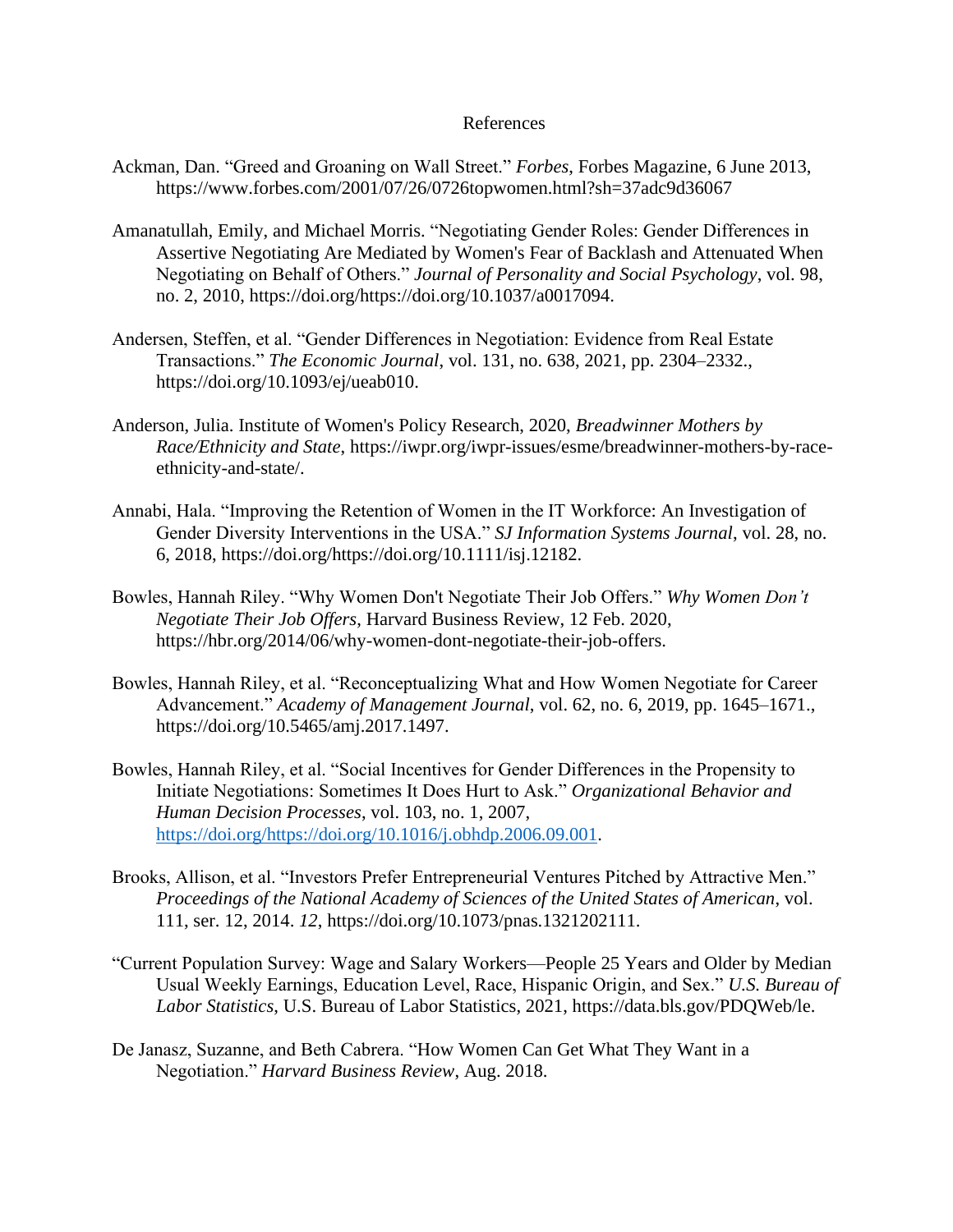- Dworkin, Terry M., et al. "Assessing the Progress of Women in Corporate America: The More Things Change, the More They Stay the Same." *American Business Law Journal*, vol. 55, no. 4, 2018, pp. 721–762., https://doi.org/10.1111/ablj.12132.
- Fan, Jennifer. "Innovating Inclusion: The Impact of Women on Private Company Boards." *Florida State University Law Review*, vol. 46, no. 1, 2018.
- Gurchiek, Kathy. "Study: Women Negotiate Pay When given the Chance." *SHRM*, SHRM, 16 Aug. 2019, https://www.shrm.org/hr-today/news/hr-news/pages/more-professionals-arenegotiating-salaries-than-in-the-past.aspx.
- Hegewisch, Ariane, and Eve Mefferd. "Lost Jobs, Stalled Progress: The Impact of the 'She-Cession' on Equal Pay." *IWPR*, Institute for Women's Policy Research, 3 Dec. 2021, https://iwpr.org/iwpr-publications/fact-sheet/lost-jobs-stalled-progress-the-impact-of-theshe-cession-on-equal-pay/#:~:text=on%20Equal%20Pay- ,Lost%20Jobs%2C%20Stalled%20Progress%3A%20The%20Impact%20of%20the%20%E 2%80%9C,She%2DCession%E2%80%9D%20on%20Equal%20Pay&text=In%20year%20 one%20of%20COVID,the%20gender%20gap%20widened%20slightly.
- Hollander-Blumoff, Rebecca. "It's Complicated: Reflections on Teaching Negotiation for Women." *Washington University Journal of Law and Policy*, vol. 62, 2020.
- Johnson, Julia. "Gender Differences in Negotiation: Implications for Salary Negotiations." *UCLA Women's Law Journal*, vol. 23, no. 2, 2016, https://doi.org/10.5070/L3232034254.
- Konnikova, Maria, et al. "Lean out: The Dangers for Women Who Negotiate." *The New Yorker*, 10 June 2014, https://www.newyorker.com/science/maria-konnikova/lean-out-the-dangersfor-women-who-negotiate.
- Kray, Laura J., et al. "Not Competent Enough to Know the Difference? Gender Stereotypes about Women's Ease of Being Misled Predict Negotiator Deception." *Organizational Behavior and Human Decision Processes*, vol. 125, no. 2, 2014, pp. 61–72., https://doi.org/10.1016/j.obhdp.2014.06.002.
- Minor, Maria. "Women in the Workplace: Why They Don't Get Recognized as Much as Men." *Forbes*, Forbes Magazine, 5 Dec. 2020, https://www.forbes.com/sites/mariaminor/2020/12/05/women-in-the-workplace-why-theydont-get-recognized-as-much-as-men/?sh=479b531757df.
- Reif, Julia A., et al. "Why Are Women Less Likely to Negotiate? the Influence of Expectancy Considerations and Contextual Framing on Gender Differences in the Initiation of Negotiation." *Negotiation and Conflict Management Research*, vol. 13, no. 4, 2019, pp. 287–303., https://doi.org/10.1111/ncmr.12169.
- Reingold, Jennifer. "Why Top Women Are Disappearing from Corporate America." *Fortune*, Fortune, 7 June 2021, https://fortune.com/longform/women-corporate-america/.